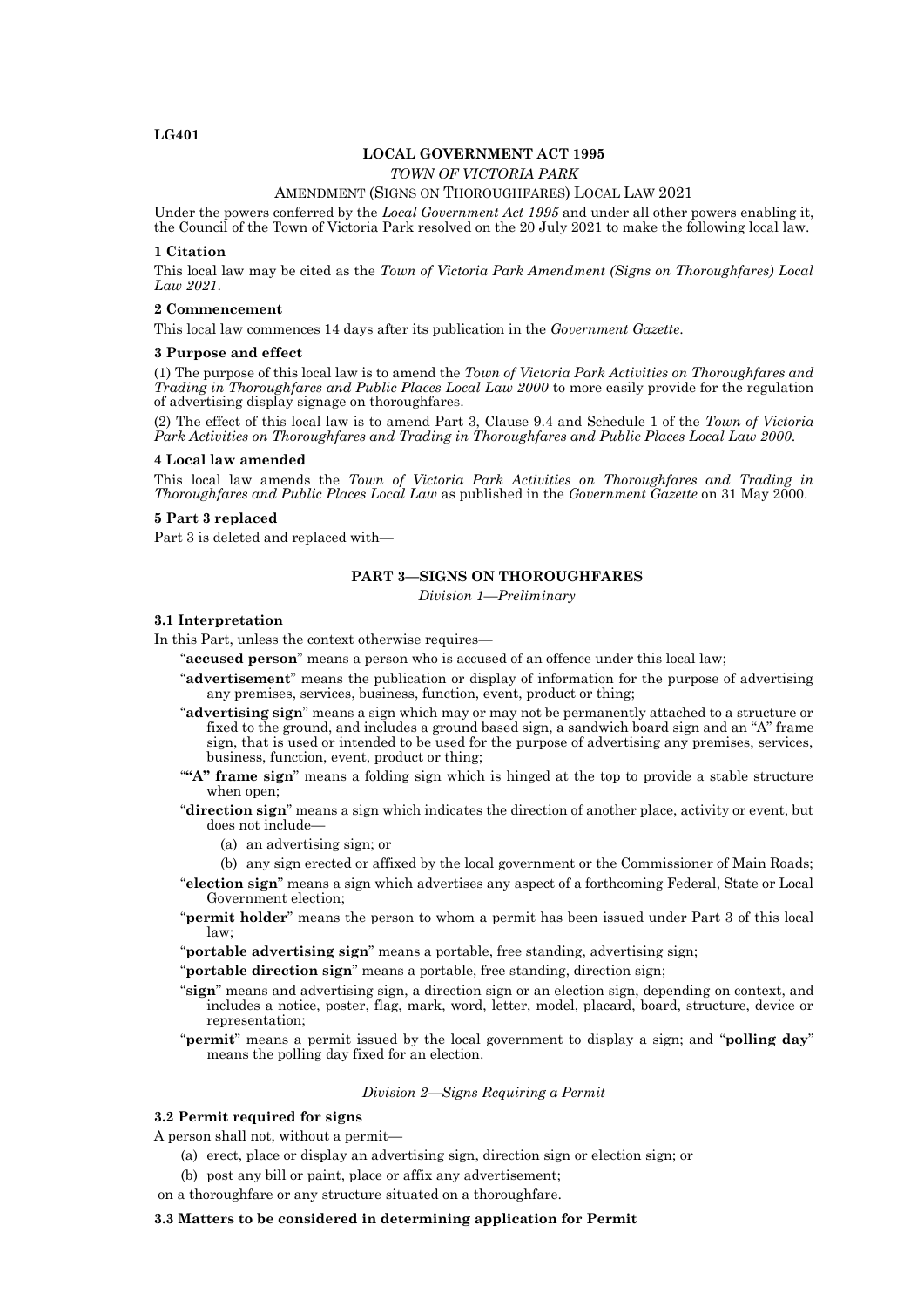In determining an application for a permit for the purposes of this Division the local government is to have regard to—

- (a) any other written law regulating the erection or placement of signs or advertisements within the district;
- (b) the dimensions of the signs or advertisements;
- (c) other signs already approved or erected in the vicinity of the proposed location of the signs or advertisements;
- (d) whether or not the signs or advertisements will create a hazard to persons using a thoroughfare;
- (e) the amount of the public liability insurance cover, if any, to be obtained by the applicant;
- (f) whether the sign would—
	- (i) obstruct the visibility or clear sight lines of any person at an intersection of thoroughfares; or
	- (ii) impede pedestrian access;
- (g) whether the sign may obstruct or impede the use of the footpath for the purpose for which it was designed; and
- (h) any other matter that the local government considers to be relevant.

## **3.4 Conditions on Permit for election sign**

(1) If the local government approves an application for a permit for the erection or placement of an election sign on a thoroughfare under this Division, the application is to be taken to be approved subject to the sign—

- (a) being erected at least 30m from any intersection;
- (b) being free standing and not being affixed to any existing sign, post, power or light pole, or similar structure;
- (c) being placed to the satisfaction of the local government so as not to obstruct or impede the reasonable use of a thoroughfare or access to a place by any person;
- (d) being placed to the satisfaction of the local government so as not to obstruct or impede the vision of a driver of a vehicle entering or leaving a thoroughfare or crossing;
- (e) being maintained in good condition to the satisfaction of the local government;
- (f) not being erected until the election to which it relates has been officially declared;
- (g) being removed within 24 hours of the close of polls on polling day;
- (h) not being placed within 100m of any works on the thoroughfare;
- (i) being securely installed, to the satisfaction of the local government;
- (j) not being an illuminated sign;
- (k) not incorporating reflective or fluorescent materials, in the opinion of the local government; and
- (l) not displaying only part of a message which is to be read with other separate signs in order to obtain the whole message, in the opinion of the local government.

(2) The permit holder of a permit for the erection or placement of an election sign shall comply with each of the conditions in subclause (1) in addition to any other conditions imposed on the permit by the local government.

# *Division 3—Signs Not Requiring a Permit*

# **3.5 Certain Signs do not require a Permit**

(1) Clause 3.2 does not apply to a sign that is erected, placed or displayed in accordance with this clause. (2) An owner or occupier of land or a building or part of a building, is not required to obtain a permit under Part 3 of this local law for the purpose of erecting, placing or displaying a portable direction sign on a thoroughfare provided that the portable direction sign-

- (a) does not exceed 500mm in height nor 0.5m<sup>2</sup> in area; and
- (b) is placed or erected on a thoroughfare directly in front of the owner or occupier's land or building on an infrequent or occasional basis only to direct attention to another place, activity or event during the hours of that activity or event.

(3) An owner or occupier of land or a building or part of a building, not being used for residential purposes, is not required to obtain a permit under Part 3 of this local law for the purpose of erecting, placing or displaying a portable advertising sign on a thoroughfare provided that the portable advertising sign-

- (a) does not exceed 1,000mm in any dimension;
- (b) relates only to the business activity of the relevant owner or occupier;
- (c) is not placed in any position other than;
	- (i) immediately in front of the land, building or part of the building of the owner or occupier; and
	- (ii) is located not closer than 500mm to the kerb;

ensuring always that a minimum 2m clear and free passage is maintained for persons using the footpath;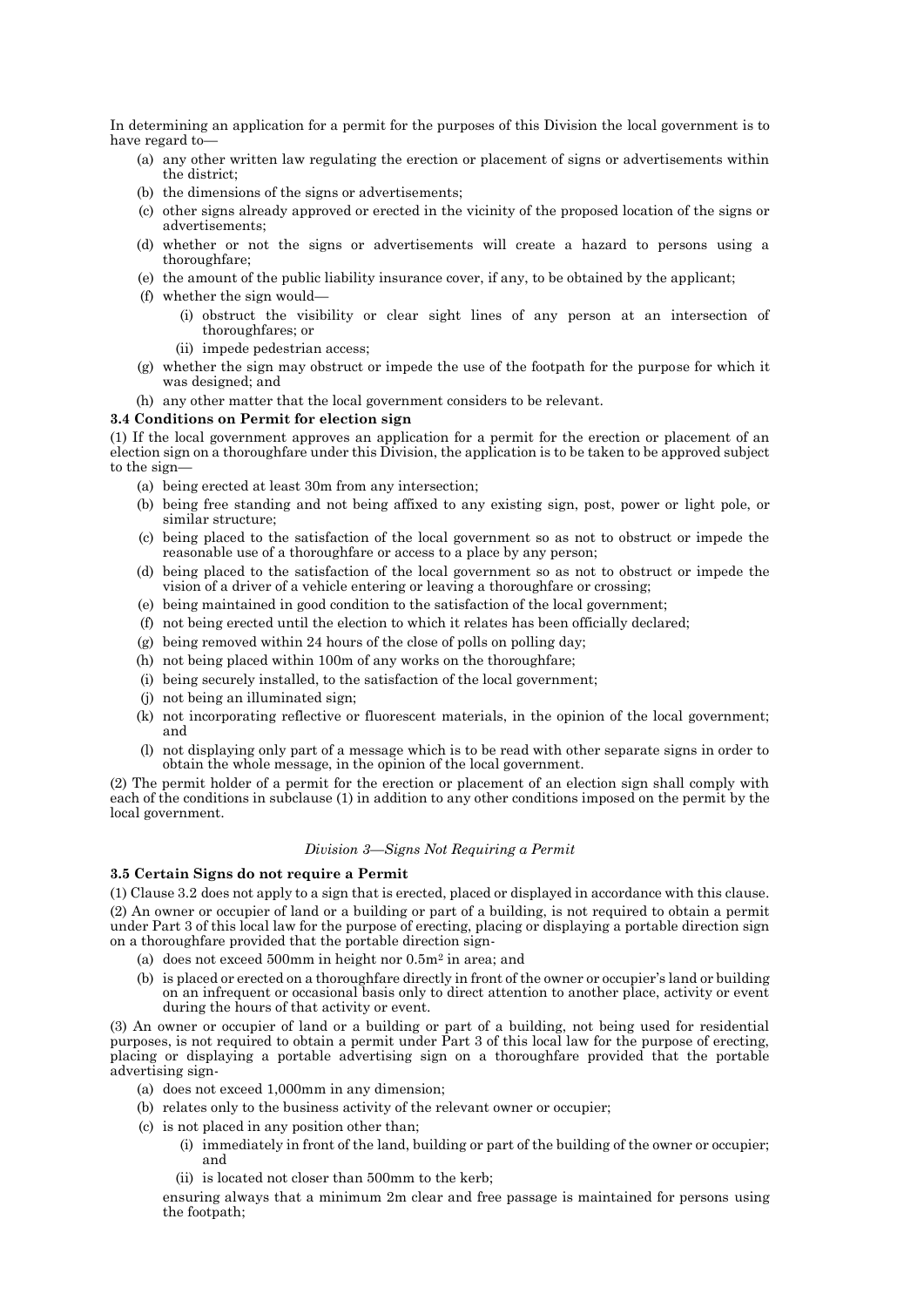- (d) is removed each day at the close of the owner or occupier's business conducted from the land, building or part of the building and not be erected, placed or displayed again until the business next opens for trading;
- (e) is secured in position in accordance with any requirements of an authorised person;
- (f) is not an illuminated sign;
- (g) does not incorporate reflective or fluorescent materials;
- (h) is not being placed within 100m of any works on the thoroughfare;
- (i) is placed so as not to obstruct or impede the reasonable use of a thoroughfare or access to a place by any person;
- (j) is placed so as not to obstruct or impede the vision of a driver of a vehicle entering or leaving a thoroughfare or crossing; and
- (k) is maintained in good condition.

(4) An owner or occupier of land, a building or part of a building may only erect, place or display one portable direction sign and one portable advertising sign directly in front of their land or building pursuant to this clause 3.5 without first obtaining a permit.

(5) A person is not required to obtain a permit under Part 3 of this local law for the purposes of erecting, placing or displaying a portable advertising sign on a thoroughfare provided that the portable advertising sign—

- (a) does not exceed  $500 \text{mm}$  in height nor  $0.5 \text{m}^2$  in area, is located in a position not closer than 500mm to any kerb, and ensuring always that a minimum 2m clear and free passage is maintained for persons using the footpath; and
- (b) is erected, placed or displayed on a thoroughfare on an infrequent or occasional basis only to advertise another place, activity or event during the hours of that activity or event, and within close proximity of that activity or event; and
- (c) meets the requirements listed in clause  $3.5\,(3)(e)$  to  $3.5\,(3)(k)$

## *Division 4—General*

# **3.6 Obligations on person erecting, placing or displaying sign**

(1) An owner, occupier or permit holder that erects, places or displays a sign in accordance with Part 3 of this local law shall—

- (a) maintain the sign in a safe and serviceable condition at all times, in the opinion of the local government;
- (b) display the permit number (if applicable) provided by the local government in a conspicuous place on the sign and whenever requested by an authorised person to do so, produce the permit to that person;
- (c) ensure that the sign is of a stable design and is not readily moved by the wind, and does not by the nature of its design or anything else cause any hazard or danger to any person using a thoroughfare, in the opinion of the local government;
- (d) comply with—
	- (i) the conditions imposed upon the permit where a permit has been issued by the local government; or
	- (ii) the requirements of clause 3.5 where a sign is erected, placed or displayed in accordance with clause 3.5;
- (e) display the sign in the location approved by the local government and as specified in the permit;
- (f) ensure the sign does not prevent free passage of persons using the footpath at all times, in the opinion of the local government; and
- (g) not erect, place or display a sign—
	- (i) over any footpath where the resulting vertical clearance between the sign and the footpath is less than 2,700mm;
	- (ii) on or within 500mm from the kerb;
	- (iii) in any other location where, in the opinion of the local government or an authorised person, the sign is likely to obstruct lines of sight along a thoroughfare or cause danger to any person using the thoroughfare; or
	- (iv) on any other sign (or structure supporting a sign) any natural feature, including a rock or tree, on a thoroughfare, or on any bridge or the structural approaches to a bridge.

(2) A person shall not cause or permit a sign, to be erected, placed or displayed in such a condition, which in the opinion of an authorised person, causes or is likely to cause injury or danger to any person or damage to the clothing or possessions of any person.

#### **3.7 Removal of sign for works**

A permit holder shall ensure that a sign that is erected, placed or displayed pursuant to Part 3 of this local law, is removed from any footpath to permit the footpath to be swept or to allow any other authorised work to be carried out when directed to do so by an authorised person.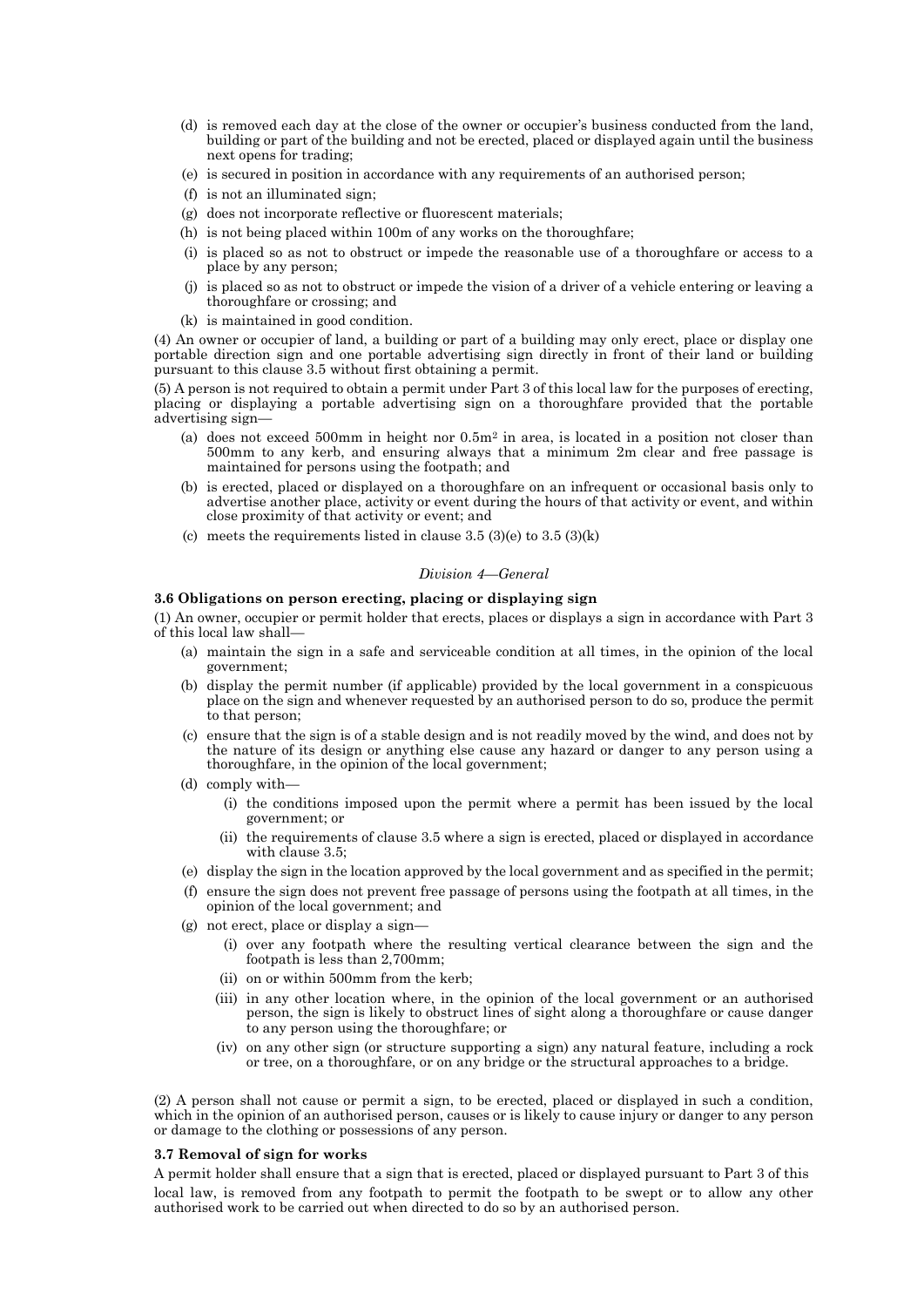## **3.8 Removal of sign which does not comply**

A person shall remove any sign, or item which does not comply with the requirements of Part 3 of this local law, from any footpath when directed to do so by an authorised person.

## **6 Clause 9.4(4) inserted**

After clause 9.4(3) insert—

- (4) An infringement notice expires if no payment of the modified penalty has occurred and the 28 days, plus any extension of the time to pay by an authorised person, from the date of issuing of the infringement notice has expired.
- (5) An infringement notice must contain advice that if the modified penalty is not paid within 28 days of the date of issue of the infringement notice (unless extended), the infringement notice will lapse and a prosecution may be commenced.

# **7 Schedule 1 replaced**

Schedule 1 is deleted and replaced with—

| Item           | Clause      | Description                                                                                                                                                       | Modified<br>Penalty \$ |
|----------------|-------------|-------------------------------------------------------------------------------------------------------------------------------------------------------------------|------------------------|
| $\mathbf{1}$   | 2.1(a)(i)   | Plant which may cause a hazard                                                                                                                                    | 100                    |
| $\overline{2}$ | 2.1(a)(ii)  | Plant of 0.75m in height on thoroughfare                                                                                                                          | 100                    |
| 3              | 2.1(a)(iii) | Plant (except grass) on thoroughfare within 1m of carriageway                                                                                                     | 100                    |
| $\overline{4}$ | 2.1(b)      | Damaging lawn or garden                                                                                                                                           | 100                    |
| 5              | 2.1(c)      | Placing hazardous substance on footpath                                                                                                                           | 100                    |
| 6              | 2.1(d)      | Damaging or interfering with signpost<br>or<br>structure<br>on<br>thoroughfare                                                                                    | 300                    |
| 7              | 2.1(e)      | Playing games so as to impede vehicles or persons on thoroughfare                                                                                                 | 100                    |
| 8              | 2.1(f)      | Riding of skateboard or similar device on mall or verandah of<br>shopping centre                                                                                  | 100                    |
| 9              | 2.2(1)(a)   | Digging a trench through a kerb or footpath without a permit                                                                                                      | 100                    |
| 10             | 2.2(1)(b)   | Throwing or placing anything on a verge without a permit                                                                                                          | 100                    |
| 11             | 2.2(1)(c)   | Causing obstruction to vehicle or person on thoroughfare without<br>a permit                                                                                      | 100                    |
| 12             | 2.2(1)(d)   | Causing obstruction to water channel on thoroughfare without a<br>permit                                                                                          | 200                    |
| 13             | 2.2(1)(e)   | Placing or draining offensive fluid on thoroughfare without a<br>permit                                                                                           | 200                    |
| 14             | 2.2(1)(g)   | Lighting a fire on a thoroughfare without a permit                                                                                                                | 300                    |
| 15             | 2.2(1)(h)   | Felling tree onto thoroughfare without a permit                                                                                                                   | 100                    |
| 16             | 2.2(1)(i)   | Installing pipes or stone on thoroughfare without a permit                                                                                                        | 100                    |
| 17             | 2.2(1)(i)   | Installing a hoist or other thing on a structure or land for use over<br>a thoroughfare without a permit                                                          | 300                    |
| 18             | 2.2(1)(k)   | Creating a nuisance on a thoroughfare without a permit                                                                                                            | 100                    |
| 19             | 2.2(1)(1)   | Placing a bulk rubbish container on a thoroughfare without a<br>permit                                                                                            | 100                    |
| 20             | 2.2(1)(m)   | Interfering with anything on a thoroughfare without a permit                                                                                                      | 100                    |
| 21             | 2.3(1)      | Consumption or possession of liquor on thoroughfare                                                                                                               | 100                    |
| 22             | 2.4(1)      | Failure to obtain permit for temporary crossing                                                                                                                   | 200                    |
| 23             | 2.5(2)      | Failure to comply with notice to remove crossing and reinstate<br>kerb                                                                                            | 300                    |
| 24             | 2.8(1)      | Installation of verge treatment other than permissible verge<br>treatment                                                                                         | 200                    |
| 25             | 2.9         | Failure to maintain permissible verge treatment or placement of<br>obstruction on verge                                                                           | 100                    |
| 26             | 2.10        | Failure to comply with notice to rectify default                                                                                                                  | 100                    |
| 27             | 2.16(2)     | Failure to comply with sign on public place                                                                                                                       | 100                    |
| 28             | 2.18(1)     | Driving or taking a vehicle on a closed thoroughfare                                                                                                              | 300                    |
| 29             | 3.2(a)      | Erect, place or display an advertising sign, direction sign or<br>election sign on a thoroughfare or any structure situated on a<br>thoroughfare without a permit | 250                    |

# *Schedule 1* PRESCRIBED OFFENCES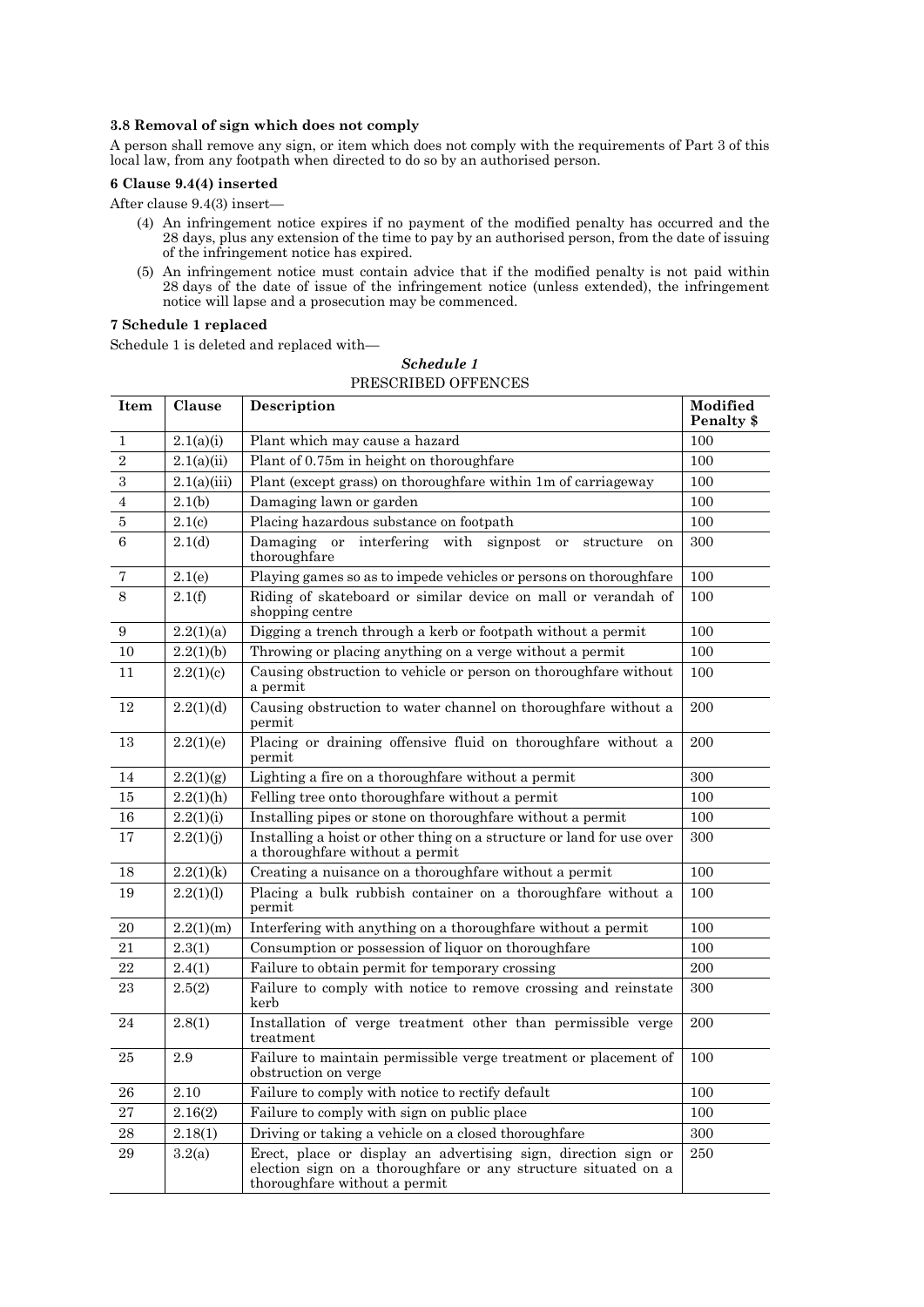| <b>Item</b> | Clause      | Description                                                                                                                                                                                                                                                           | Modified<br>Penalty \$ |
|-------------|-------------|-----------------------------------------------------------------------------------------------------------------------------------------------------------------------------------------------------------------------------------------------------------------------|------------------------|
| 30          | 3.2(b)      | post any bill or paint, place or affix any advertisement on a<br>thoroughfare or any structure situated on a thoroughfare without<br>a permit                                                                                                                         | 250                    |
| 31          | 3.4(2)      | Failing to comply with conditions imposed on a permit for an<br>election sign issued by the local government.                                                                                                                                                         | 250                    |
| 32          | 3.6(a)      | Failing to maintain the sign in a safe and serviceable condition at<br>all times, in the opinion of the local government;                                                                                                                                             | 100                    |
| 33          | 3.6(b)      | Failing to display the permit number provided by the local<br>government in a conspicuous place on the sign;                                                                                                                                                          | 50                     |
| 34          | 3.6(b)      | Failing to produce a permit whenever requested by an authorised<br>person to do so                                                                                                                                                                                    | 100                    |
| 35          | 3.6(c)      | Failing to ensure that the sign is of a stable design and is not<br>readily moved by the wind, and does not by the nature of its design<br>or anything else cause any hazard or danger to any person using<br>a thoroughfare, in the opinion of the local government; | 100                    |
| 36          | 3.6(d)(i)   | Failing to comply with the conditions imposed upon the permit<br>where a permit has been issued by the local government                                                                                                                                               | 250                    |
| 37          | 3.6(d)(ii)  | Failing to comply with the requirements of clause 3.5 where a sign<br>is erected, placed or displayed in accordance with clause 3.5;                                                                                                                                  | 100                    |
| 38          | 3.6(e)      | Failing to display the sign in the location approved by the local<br>government and as specified in the permit;                                                                                                                                                       | 250                    |
| 39          | 3.6(f)      | Failing to ensure the sign does not prevent free passage of persons<br>using the footpath at all times, in the opinion of the local<br>government.                                                                                                                    | 100                    |
| 40          | 3.6(g)(i)   | Erecting, placing or displaying a sign over any footpath where the<br>resulting vertical clearance between the sign and the footpath is<br>less than $2,700$ mm;                                                                                                      | 100                    |
| 41          | 3.6(g)(ii)  | Erecting, placing or displaying a sign on or within 500mm from<br>the kerb;                                                                                                                                                                                           | 100                    |
| 42          | 3.6(g)(iii) | Erecting, placing or displaying a sign in any location where, in the<br>opinion of the local government or an authorised person, the sign<br>is likely to obstruct lines of sight along a thoroughfare or cause<br>danger to any person using the thoroughfare; or    | 250                    |
| 43          | 3.6(g)(iv)  | Erecting, placing or displaying a sign on any other sign (or<br>structure supporting a sign) any natural feature, including a rock<br>or tree, on a thoroughfare, or on any bridge or the structural<br>approaches to a bridge.                                       | 100                    |
| 44          | 3.6(h)      | Erecting, placing or displaying a sign in such a condition, which in<br>the opinion of an authorised person, causes or is likely to cause<br>injury or danger to any<br>person or damage to the clothing or possessions of any person                                 | 250                    |
| 45          | 3.7         | Failing to ensure that a sign that is erected, placed or displayed<br>pursuant to Part 3 of this local law, is removed from any footpath<br>when directed to do so by an authorised person.                                                                           | 100                    |
| 46          | 3.8         | Failing to remove any sign, or item which does not comply with<br>the requirements of Part 3 of this local law, from any footpath<br>when directed to do so by an authorised person.                                                                                  | 100                    |
| 47          | 4.1(1)      | Animal or vehicle obstructing a public place or local government<br>property                                                                                                                                                                                          | 100                    |
| 48          | 4.2(2)(a)   | Animal on thoroughfare when not led, ridden or driven                                                                                                                                                                                                                 | 100                    |
| 49          | 4.2(2)(b)   | Animal on public place with infectious disease                                                                                                                                                                                                                        | 100                    |
| 50          | 4.2(2)(c)   | Training or racing animal on thoroughfare in built-up area                                                                                                                                                                                                            | 100                    |
| 51          | 4.2(3)      | Horse led, ridden or driven on thoroughfare in built-up area                                                                                                                                                                                                          | 100                    |
| 52          | 4.5         | Person leaving shopping trolley in public place other than trolley<br>bay                                                                                                                                                                                             | 100                    |
| 53          | 4.6(2)      | Failure to remove shopping trolley upon being advised of location                                                                                                                                                                                                     | 100                    |
| 54          | 5.2(1)      | Conducting of stall in public place without a permit                                                                                                                                                                                                                  | 300                    |
| 55          | 5.3(1)      | Trading without a permit                                                                                                                                                                                                                                              | 300                    |
| 56          | 5.7(1)(a)   | Failure of stallholder or trader to display or carry permit                                                                                                                                                                                                           | 100                    |
| 57          | 5.7(1)(b)   | Stallholder or trader not displaying valid permit                                                                                                                                                                                                                     | 100                    |
| 58          | 5.7(1)(c)   | Stallholder or trader not carrying certified scales when selling<br>goods by weight                                                                                                                                                                                   | 100                    |